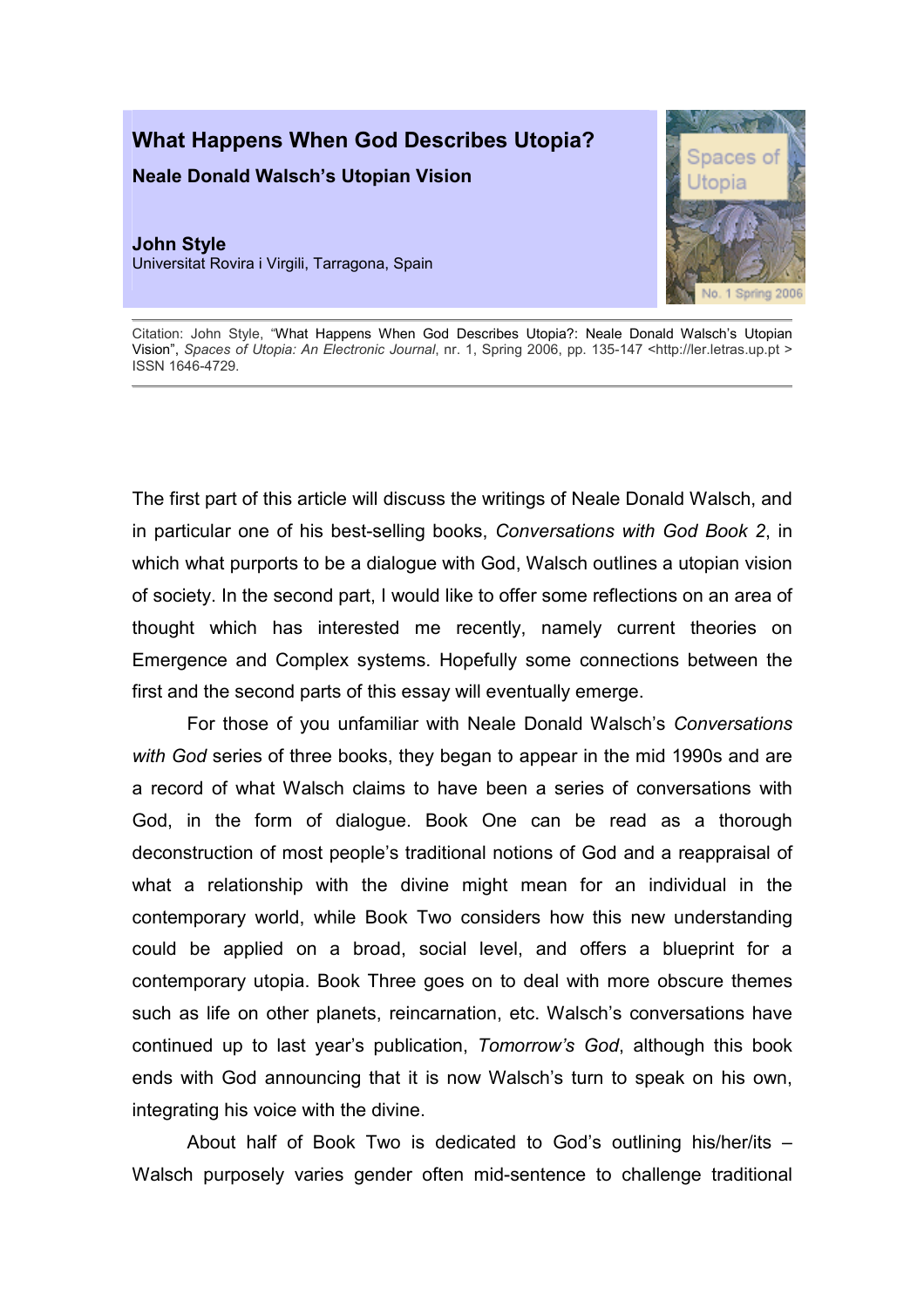Western characterisations of the divine as male – current vision of a better world. Briefly, the conversation covers an education system whose core syllabus would be values-based rather than fact-based, along the line of the Rudolf Steiner and the Waldorf schools. There would be a redistribution of current massive military spending into social and welfare programmes for the poor throughout the world. But to achieve such global aims, individuals must first be clear about their own aims. God says, "World peace is a personal thing" and "Anger is fear announced" (Walsch 1997b: 152, 151). So, for war to be eliminated from Walsch's utopian world, individuals would have to, first, achieve a peace within which would allow them to see their apparent needs as mere preferences, and to develop a fearless sense of self, which would no longer be dependent on an outer material expression to affirm itself.

It must be said that Walsch's God never espouses a particular social idea as right or wrong. Rather she/it/he simply affirms that a certain idea/attitude when put into action will tend to produce a certain result, and it is the duty of individuals and collectives to decide what their grandest vision of themselves is, and then ask themselves whether a particular practice serves to bring that vision into the realm of experience or not. Hence, perhaps surprisingly, God's utopian vision here is not new, and, as it is acknowledged, cannot be new, but it is rather a composite of the very best ideas of past and present utopian thinkers for experiencing what mankind generally holds as its highest values – justice for all, declaring the truth, loving one's neighbour, etc.

In God's view, the purpose of life is to "create anew and Know, Who You Are in your experience" [original italics] (idem, 158) and certain design features make it possible for us to experience our true nature in this life. Three key characteristics of this life are, firstly, its relativity, whereby you can exist only as an entity in relationship to someone else; secondly, forgetfulness, a "process by which you willingly submit to total amnesia, so that you can not know that relativity is merely a trick, and that you are All of It" *(idem*, 158); and thirdly,

Consciousness, a state of Being in which you grow until you reach full awareness, then becoming a True and Living God, creating and experiencing your own reality, expanding and exploring that reality, change and re-creating that reality as you stretch your consciousness to new limits – or shall we say, to no limit. [original italics] (ibidem)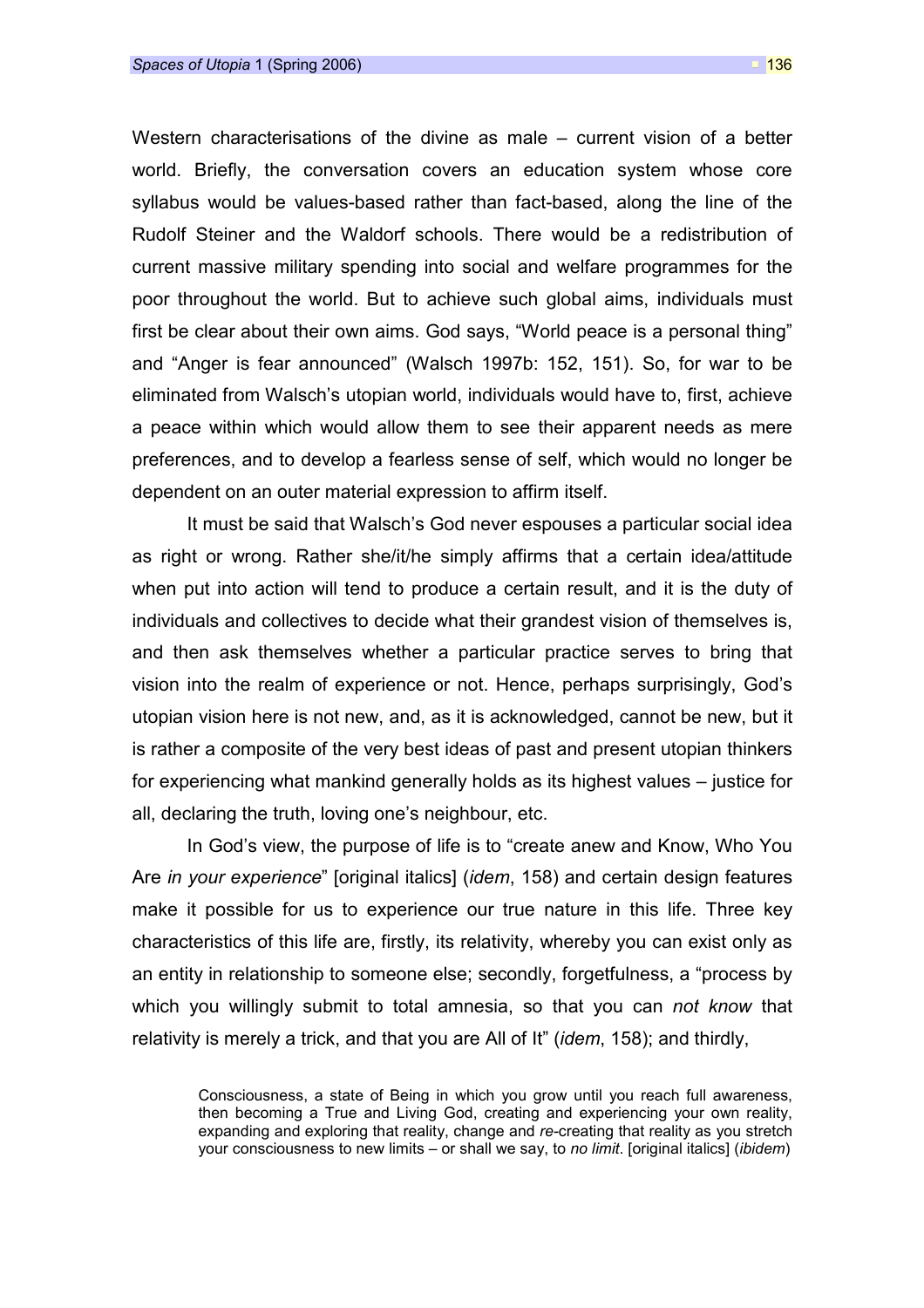The point of all this forgetting and then remembering is that we can thus create "Who we are and who we want to be," so that, as God says, "through you [mankind] I experience being Who and What I Am. Without you, I could know it but not experience it", and God goes on to say, "I'll choose experience every time" (idem, 159). Walsch's radical message is that there is no essential separation between the human and the divine, as they are both aspects of the same absolute consciousness. In moving from one stage of consciousness to another, through cycles of amnesia and remembrance, growing human awareness of its true divine, creative nature simultaneously allows the absolute all-encompassing consciousness to experience itself.

The social structure of the utopia outlined in Walsch's book emerges from a collective ever higher awareness, in which people follow "Laws of Love" which make legislation unnecessary. Like the Ten Commandments, asks Walsch? No, comes the answer; the Ten Commandments do not represent God's requirements of mankind: as God is everything how can he require anything of anyone? The Ten Commandments are, rather, merely the description of ten types of behaviour which a person living according to the highest values would naturally manifest. "Thou shalt not…" would be better rephrased as "You, – when you realise your divine nature, and live according to it, simply WILL NOT… do such and such a thing". Of course while we labour under the illusion of separateness, governments will have to legislate.

Sometimes Walsch seems to ventriloquize a voice representing rightwing Christian America, to put across attitudes he imagines some of his readers might harbour towards points arising the dialogue. So, for example, this projected voice at one point asks in horror whether God is a Communist. When the discussion comes onto the Communist Manifesto's "From each according to his ability, to each according to his need", God recognises its/her/his inspiration behind the idea, but also recognises that before this fundamental tenet could manifest, basic human nature would need to shift from a selfish individual to a loving collective consciousness. Walsch's conservative voice wonders whether such a group consciousness would not cause the individual's to be disempowered. The answer that comes is that, from a collective consciousness's point of view, the idea of one person being well-off while others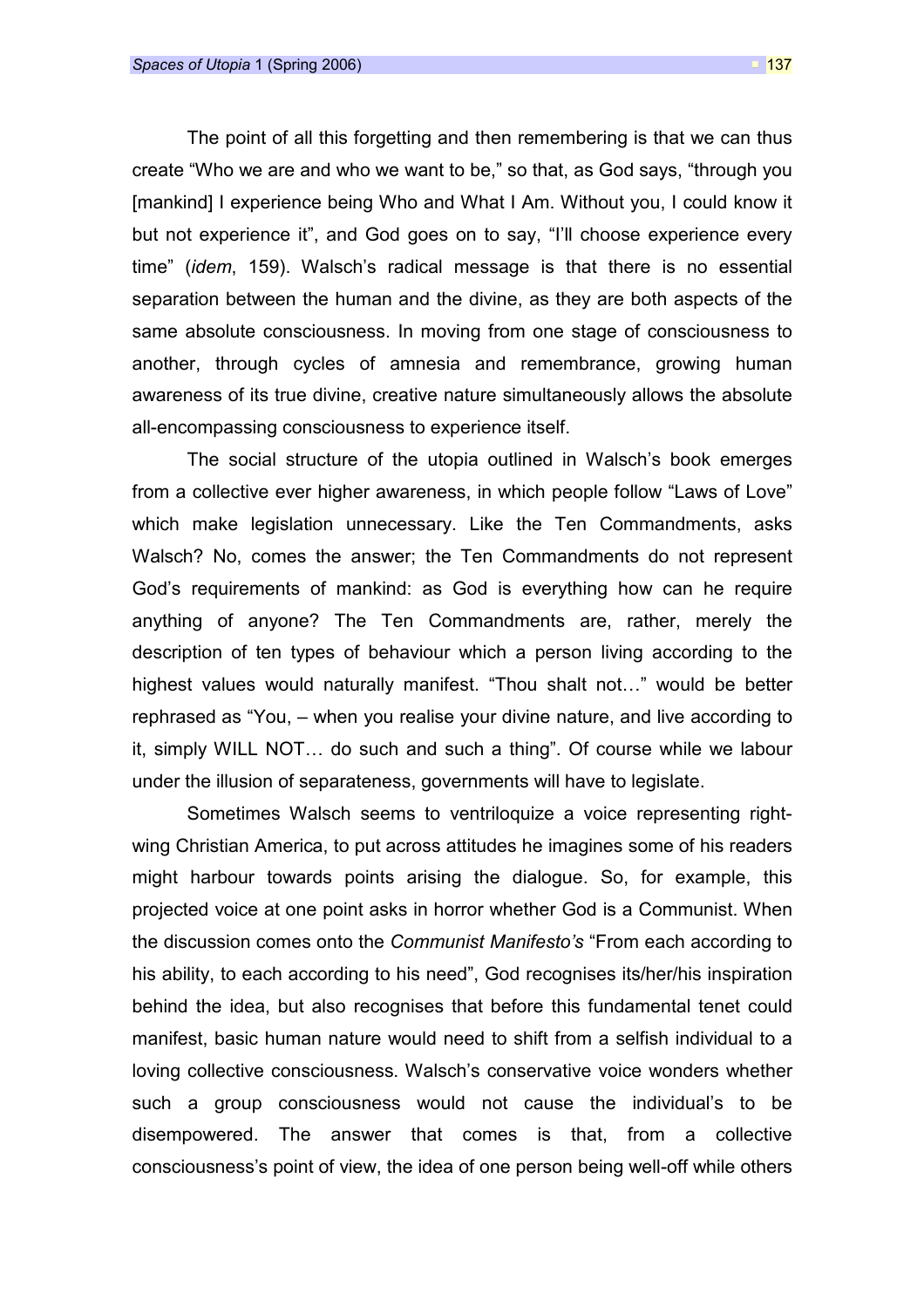are dying is unthinkable, as a collective sensibility would experience "welloffness" and destitution simultaneously. The individual who fears their disempowerment as a result of a more equable distribution of wealth is merely ignorant of the ultimate reality, not "evil" per se, and so will not be "condemned" in any sense. There is no punishment in this utopia, but simply varieties of experience resulting from particular world-views. And besides, as God says, "no-one does evil given his model of the world" (Walsch 1997b: 171). If this is indeed the case, then while it does not relieve the perpetrators of evil or their victims of their suffering, it does relieve us of the right to assume that anyone is in any sense condemned in any metaphysical sense. Julian Barnes seems to be making the same point in the final section of The History of the World in Tenand-a-half Chapters, which was set in heaven. It may be recalled that the protagonist was at first horrified and then fascinated to discover that one of the famous people he could choose to meet there was Adolf Hitler.

Other characteristics of God's utopia are the elimination of money, in order to overcome the problems caused by its invisibility, or the fact that it can be hidden so successfully, and the setting up of a World Wide Compensation System (WCS) of credit and debit, in which knowledge of all earnings and savings, individual and corporate, would be public and freely available to all. Price tags would display both price to consumer and production cost to encourage fair trade.<sup>1</sup> The WCS would deduct 10% on all earnings for those volunteering it. Of course, complete financial visibility would ensure a tendency of even reluctant earners to volunteer their tithe; by reluctant earners I mean those still labouring under the illusion of their individual consciousness, which allows them to think that they can be rich while others go without. These voluntary deductions would support government programmes and services as voted on by the people, and would replace income tax as such.

Such visibility would not mean that all thoughts were visible; the only requirement would be for honesty at the moment of communication. Similarly, that traditionally great moment of total visibility, the moment of one's death, when we stand before God and have all our sins relived before us and are judged accordingly, is revealed here by God for the illusion it has always been. There is no final judgement. As God does not consider actions in terms of right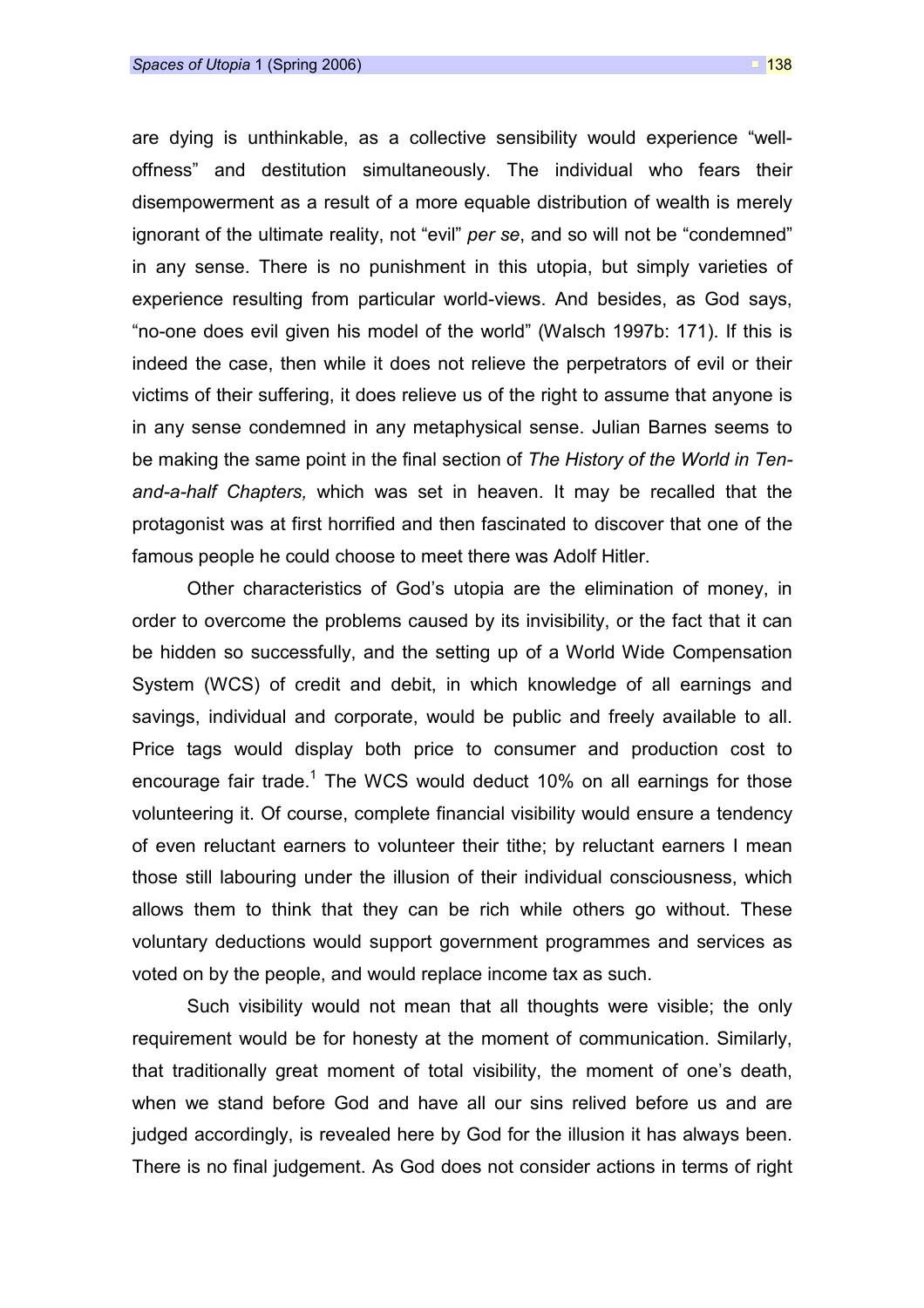or wrong, and so has no grounds for condemning, death is nothing to fear, therefore. It is, rather, a wonderful moment when the illusion of our separateness from each other will be finally dispelled, even for the most hardened individualist.

God recognises that at lower levels of consciousness violence may break out, wars will persist while people are under the illusion they can be won. The solution is a World Court and a peace-keeping force, with all 160 nations as guarantors. For global decision-making, Walsch's book proposes a congress of two representatives per nation, and an assembly with proportional representation. A simultaneous federal system would ensure most governmental decision-making will be taken at more local levels. One might suspect that God is behind the European idea of subsidiarity, even if not responsible for thinking up the term itself.

What about the redistribution of wealth? What about those who work harder and earn more than others? These are concerns expressed by Walsch's hypothetical right-winder. In response, God defends equality of opportunity not equality of fact, as clearly some people will prefer to experience monetary wealth, while others will seek to enrich themselves through different types of experience. The divine solution is for there to be a mutually agreed limit to any individual's maximum earnings, up in the millions, so enough for most of us to feel more than comfortably provided for. Beyond that limit, all further earnings would be put into a charitable trust: 60% being spent in the community along lines specifically chosen by the original earner, while 40% would be administered by government. There would be no limit to earnings, simply a limit on their being retained in their totality, beyond a certain amount.

In conclusion to his book Walsch writes of the society it envisages:

There are a few things that strike me as being of particular interest in this utopia. The first is that by being conceived globally, like Al-Farabi's paradise, and unlike Thomas More's island, which is linked by a causeway to a non-

It is not an organisation or an element of society so much as it is a process by which all of society shifts from one way of being to another. It is the hundredth monkey theory in action. It is about critical mass. I have presented this material here, exactly as it was given to me, in order to assist in facilitating that movement, to help in achieving critical mass, and producing that shift. (idem, 255)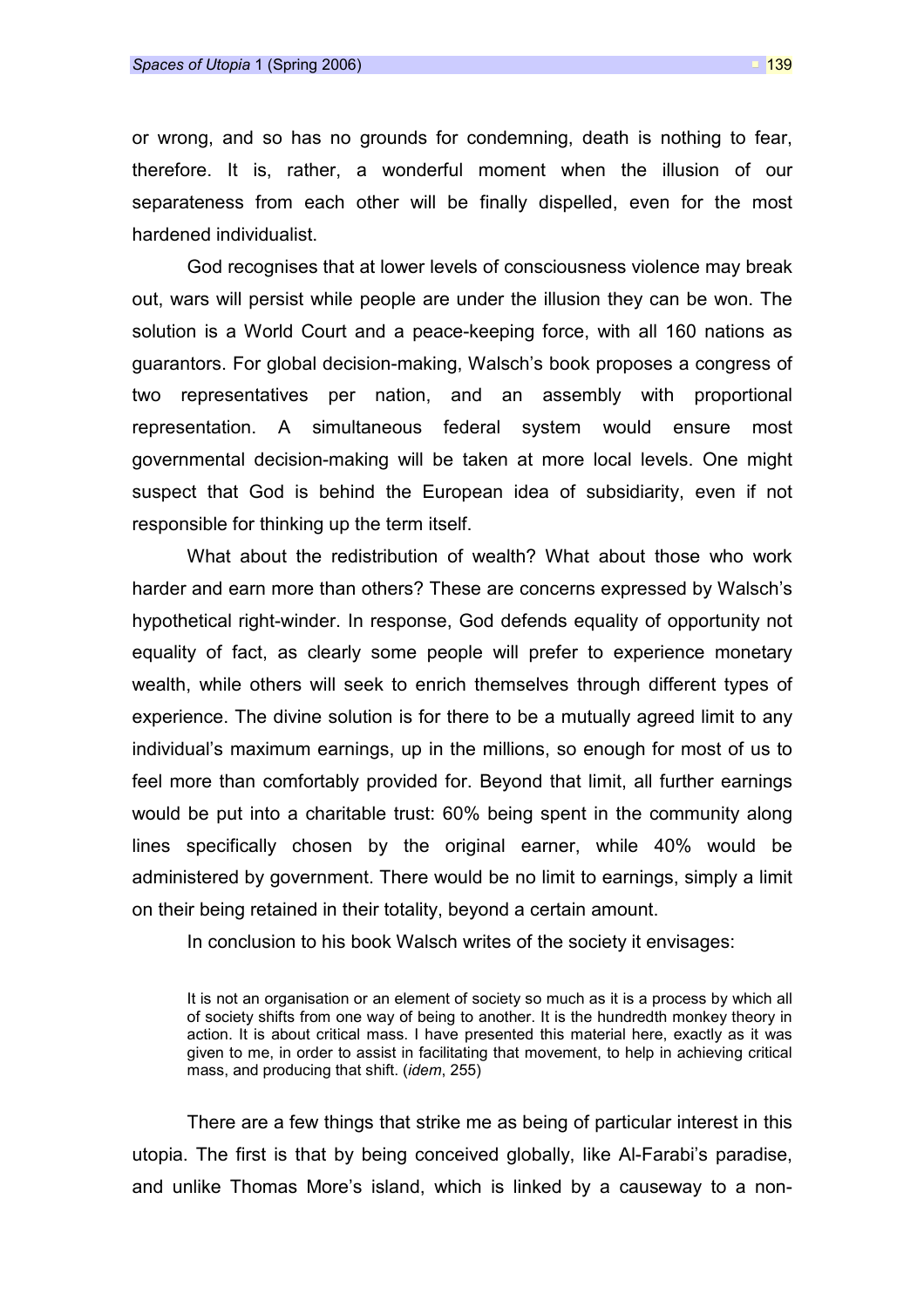utopian mainland, Walsch's utopia eliminates the problems of setting and maintaining boundaries which other utopian visions always struggle to overcome. I would like to offer two examples to illustrate this point: in the film The Village, directed by M Night Shyamalam, the utopian community maintains its outmoded values by cutting itself off from the modern world with a border wall which is regularly patrolled by a private security company, and the community's continuity is threatened when one of its members, Ivy, gains special insight into the group's taboos and breaches the wall, later to return; or, to offer a historical instance, in William Lane's New Australia project in Paraguay in the late  $19<sup>th</sup>$  century, disintegration of the community was attributed by the founder to his fellow utopians' (sexual) relations with the non-utopian natives in the forest beyond the palisade. Walls and boundaries are always fundamental problems for utopian communities to resolve.<sup>2</sup> The second point of particular interest is that by suggesting a two-level system of government simultaneously on a local federal level and on a global international level, it provides in the first instance a legislative and political entity which corresponds to the individual consciousness of separateness, which is an inevitable aspect of our embodied experience of our own lives, while in the second instance it offers a legislative and political entity which corresponds to the group consciousness of the ultimate unity of all things. It is as if the dual form of government is a macrocosmic analogy of the awareness of the individual, at a microcosmic level, of their existence as apparently separate and yet ultimately unified.

And now to come on to Emergence Theory.

Emergence Theory is best explained with the frequently used example of the ant community. The highly organised structure of the ant community into areas such as a food store, a nursery, a rubbish tip and a cemetery $^3$  is a form of ordered behaviour which emerges through the interaction of all the members of that community. However, from our knowledge of the rather limited behavioural patterns of individual ants, we can suppose that the order which is evident when we consider the entire community is beyond the intellectual grasp of individual members of that community, and certainly not the product of any individual's will. According to Paul Cilliers, emergent behaviour is produced in a self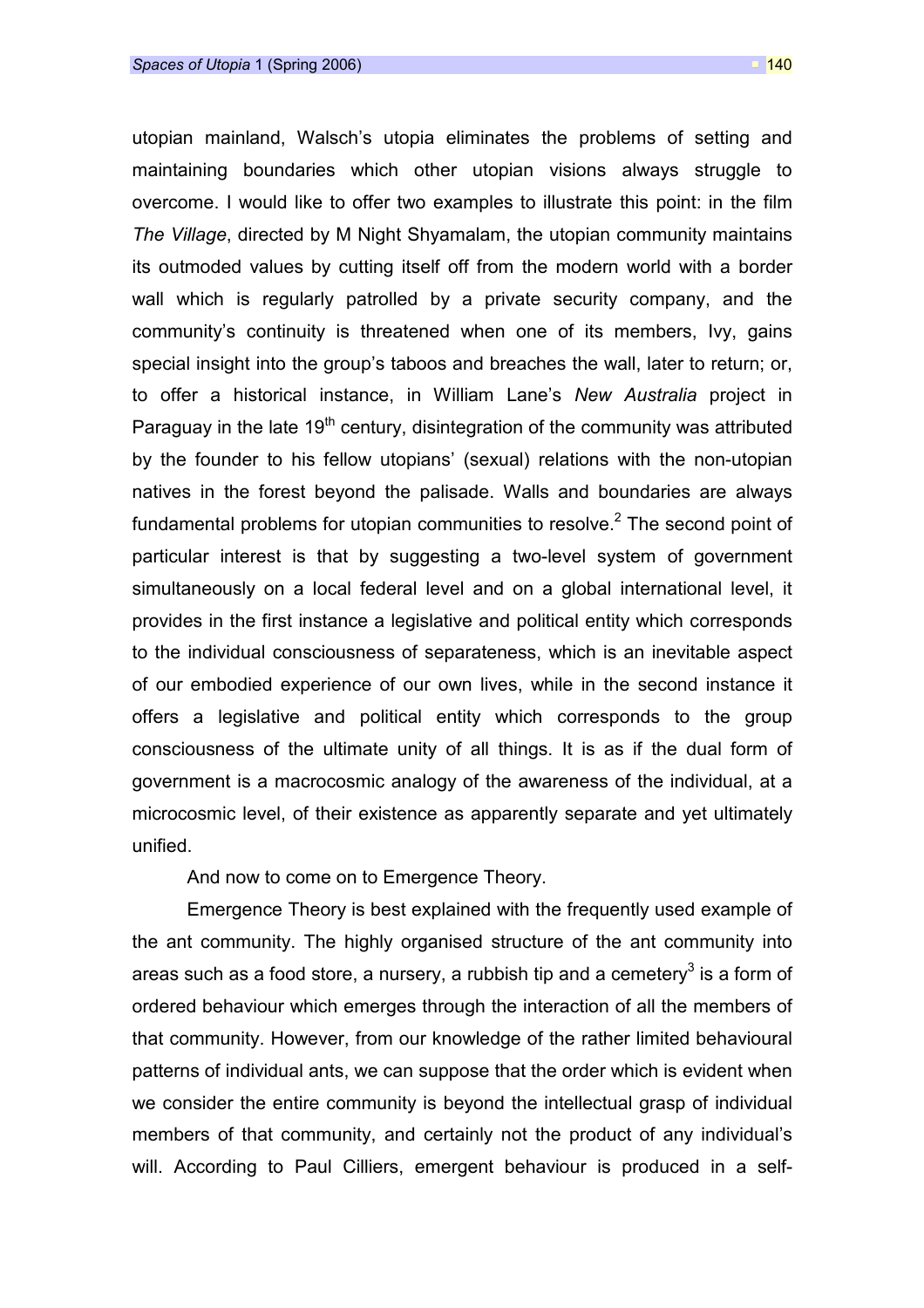organising complex system. What does he mean by "self-organising"? Cilliers states that "the capacity for self-organisation is a property of complex systems which enables them to develop or change internal structure spontaneously and adaptively in order to cope with, or manipulate, their environment" (Cilliers 1998: 90).

What are the main attributes of a self-organising complex system? Cilliers enumerates eight.

1) The structure of such systems is not the result of an a priori design, and not determined directly by external conditions. Structure results from the interaction between the system and its environment.

2) Such a system can therefore adapt dynamically to changes in the environment.

3) In such a complex system, adaptation is not simply a process of feedback/regulation which can be described linearly. It involves higher-order non-linear processes which cannot be modelled by sets of linear differential equations. A thermostat, for example, which switches on or off according to changes in its environment would not be considered a self-organising complex system.

4) Self-organisation is an emergent property of a system as a whole. The system's individual components only operate on local information and general principles. Macroscopic behaviour emerges from microscopic interactions.

5) Self-organising systems increase in complexity. Since they "learn" from experience, they "remember" previous situations and compare them to new ones, to determine best behaviour. So an increase in complexity also at least partly explains why self-organising systems tend to age, becoming saturated at some stage.

6) Self-organisation is impossible without some form of memory. Without memory, systems would only mirror the environment. So with a selforganising entity there is always a history. The diachronic component cannot therefore be ignored in descriptions of the system, since previous conditions influence present behaviour. Forgetfulness also plays its role – as information which is no longer used fades away. This process not only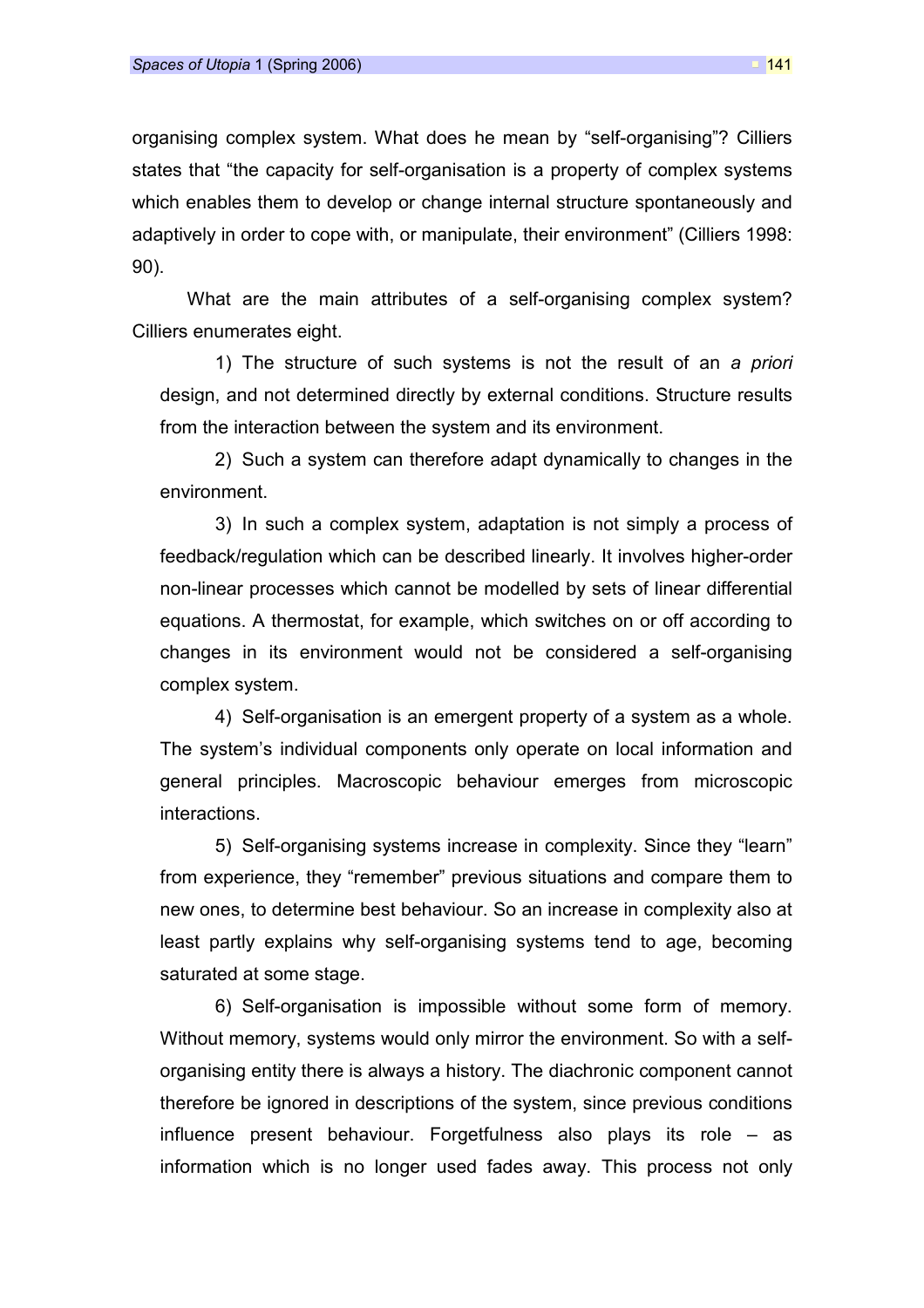creates space in memory; more importantly, it provides a measure of the significance of the stored pattern. The more a pattern is used, the stronger its representation in memory. Use it or lose it. Self-organisation is only possible because the system can remember and forget.

7) Similarly, the self-organising process is not guided or determined by specific, pre-set goals, so it is hard to talk about the function of such a system. Trying to introduce the notion of function runs the risk of anthropomorphising *(i.e.* the myth of the Queen Bee), or introducing an external reason for the structure of the system, such as a creative agent, for example "God". One can, however, talk in terms of sub-functions, as component actions which contribute to the emergence of the overall pattern. The notion of function is closely related to our descriptions of complex systems, but the process of self-organisation cannot be driven by the attempt to perform a function. It is rather the result of an evolutive process whereby the system will simply not survive if it cannot adapt to more complex circumstances.

8) In the same way, it is not possible to give crudely reductionistic descriptions of self-organising systems. For example, when sand is poured slowly from above onto a disc, it will form a cone of sand. There will come a point where apparently the next grain of sand will cause an avalanche or dribble and the perfect cone will be temporarily impaired. To argue that the fall of one particular grain of sand "caused" the landslide would be erroneous. Pointing to one event as the cause of the next in a complex system is reductionist and therefore inappropriate. Only the system as a whole in its interaction with its environment can be understood to produce what appear to be subsequent events (see *idem*, 91-93).

To conclude, I would like to consider the view of society and how it works as set forth in Walsch's book, in relation to Cilliers's work. What happens if we consider society in terms of self-organising complex systems as outlined by Cilliers? As Walsch's God observes, levels of unconscious behaviour produce emergent patterns of order. The more unconscious the behaviour of the individual, the less aware they are of how they contribute to the overall pattern of their society. Thus, supremely egocentric behaviour whether on a personal or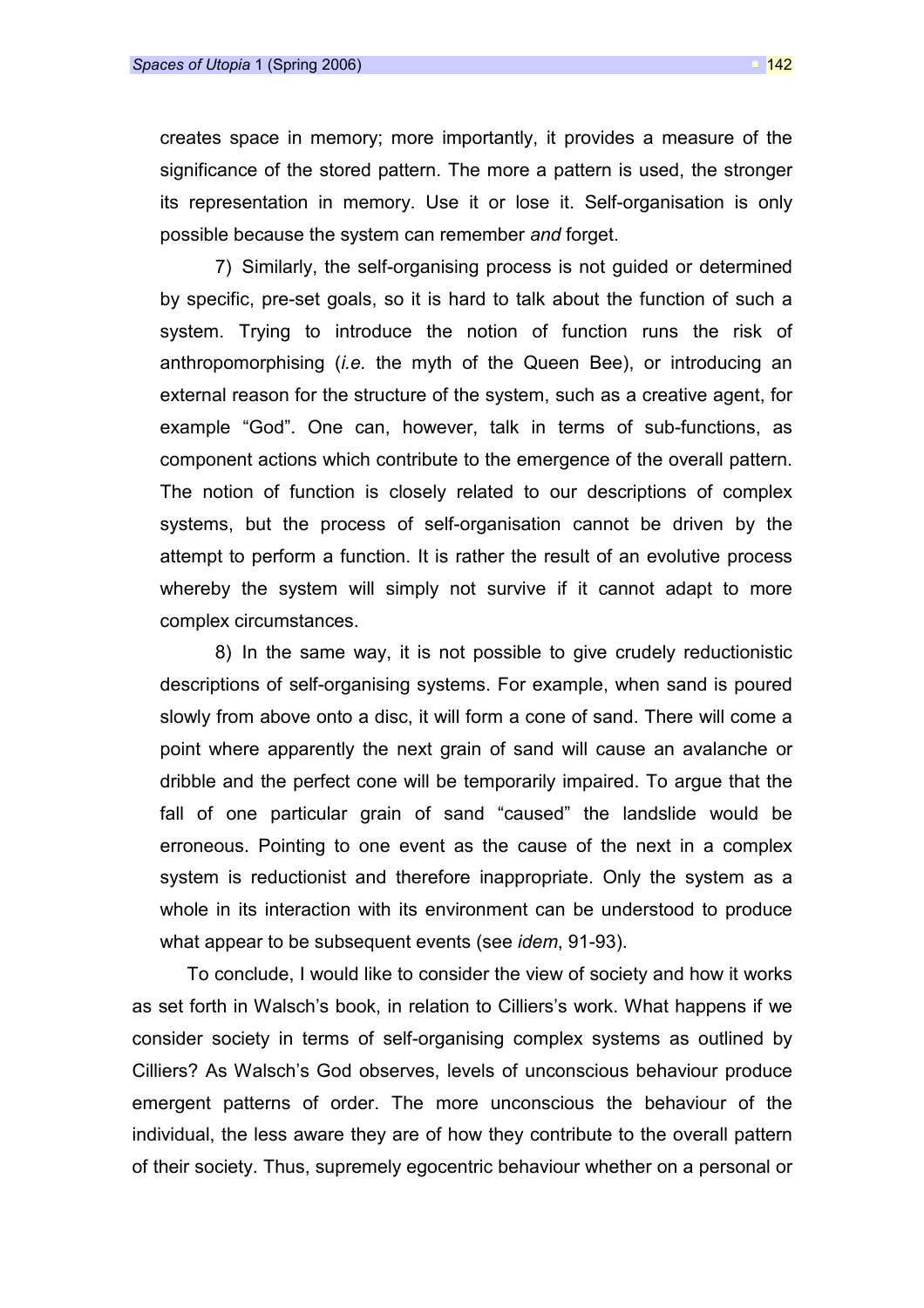national level might perceive doing violence to another or going to war as beneficial, while the ability to observe the entire complex system would also see such behaviour's detrimental effects, which in turn would annul any illusions of benefit. Similarly, the importance of memory and the ability to forget in Cilliers's description of self-organising complex systems finds echoes in the process of creation described by Walsch's God. Here, the process of forgetting our divine collective nature occurs when we, individually and collectively, willingly enter into the illusion of relativity and separateness from each other at birth, or perhaps more accurately at the moment of our birth into language, as Lacan would argue. The process of remembering and gradually reawakening to the divine nature of our being in this life comes with the realisation that our experience of the universe is a result of the creative power of our thoughts, both individually and collectively, and that we are ultimately all one. For Walsch, minds which labour throughout their lives under the delusion of human beings' separateness from each other, will remember the truth of that delusion, when they suddenly awake to the reality of their divine and unified nature at the moment of their death. Remembering has therefore a sense not of merely recalling but also of finally unifying the hitherto dismembered – separate – elements. What is the point of all this? Can we talk in terms of this system, human society, as having a function? According to Cilliers, we cannot, as the system exists merely to perpetuate itself, as long as possible. The metafunction of this forgetting and remembering is, according to Walsch's God, is to enable the divine to experience itself, or, in terms more akin to Cilliers' argument, for the system to experience itself. This metafunction is only perceptible to us to the extent that we are able to align our thinking with the divine, and perceive the emergent order of the system, from outside, or above, or whichever positional metaphor you prefer, at the same time we form a miniscule part of it.

Cilliers claims that self-organising systems cannot be thought of as having an a *priori* plan, or single creative agent. Does Walsch's God act as a separate creative agent, according to his/her/its master plan? If there is no a priori, there can apparently be no teleological function to creation as traditional Christian thinking has held.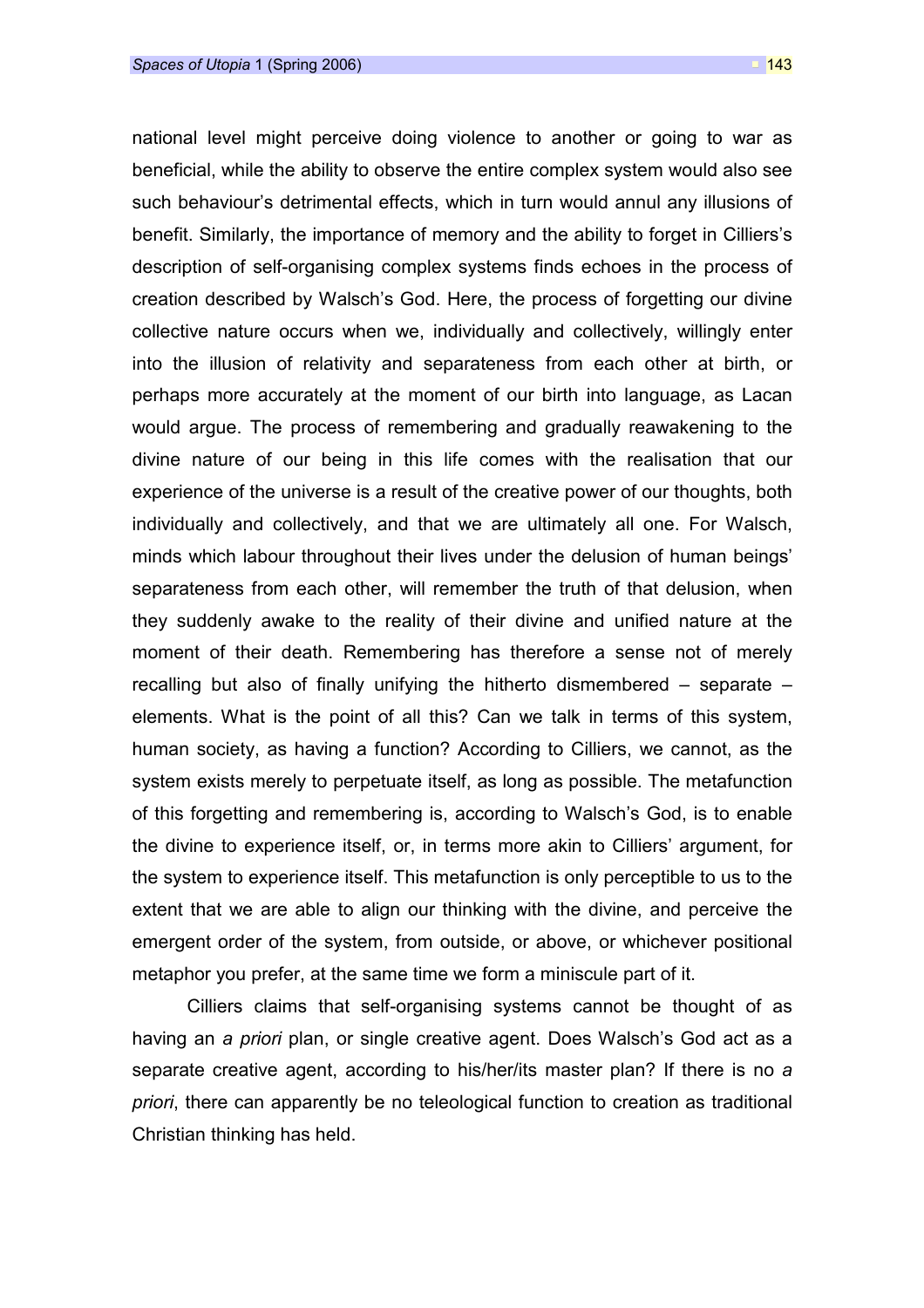In Walsch's books, God does not judge in terms of destiny, does not judge actions in terms of good or bad, but rather limits observation to how certain sub-patterns of behaviour appear to produce certain temporary effects on the emergent order. However, there is no final goal, along the lines of building the Kingdom of Heaven on Earth, as traditional teleology has formulated. Cilliers says that emergent order has no function; Walsch's God seems to say that what emerges is awareness, and that the function of growing awareness is merely to continue to grow and to manifest itself through changing patterns of behaviour, but there is no final goal at the end of it all.

As for Cilliers' observation that agency and a priori plans have no place in self-organising complex systems, this goes completely against traditional understandings of the role of the divine creator. However, Walsch's God eschews these traditional roles, too, and indeed comes close to self-destructing, or rather self-deconstructing, as it/she/he identifies that which is divine so closely with us – God experiences its/his/her creativity through us experiencing ours. According to Walsch, God is us, we are divine, God has no separate existence from the universe's. Just as the separation between us and our neighbours is illusory, so is the separation between God and us.

Cilliers cites Derrida's insistence on introducing Time into Sausurre's model of how language systems work and how they generate meaning, through the Derridean concepts of "deference" and the awareness that the "metaphysics of presence" can only be achieved beyond now. Similarly, introducing Time into God's utopian society, as spelt out in Walsch's books, reminds us that society only exists as a process and processes can only manifest to us in Time, even if it is a process without a specific goal.

Much utopian thinking seems to be focussed on the achievement of future goals, which imply society moving from a present state of collective "lack" in the Lacanian sense, to a future state of abundance, where that "lack" is overcome. These days, from an individual perspective, Self-Help manuals and courses are structured along much the same lines as were the Christian Church's "spiritual exercises" in former times. Such a movement implies a process in time, a movement from the present of lack, to the future of abundance. Walsch's God encourages us to accept that, when we perceive our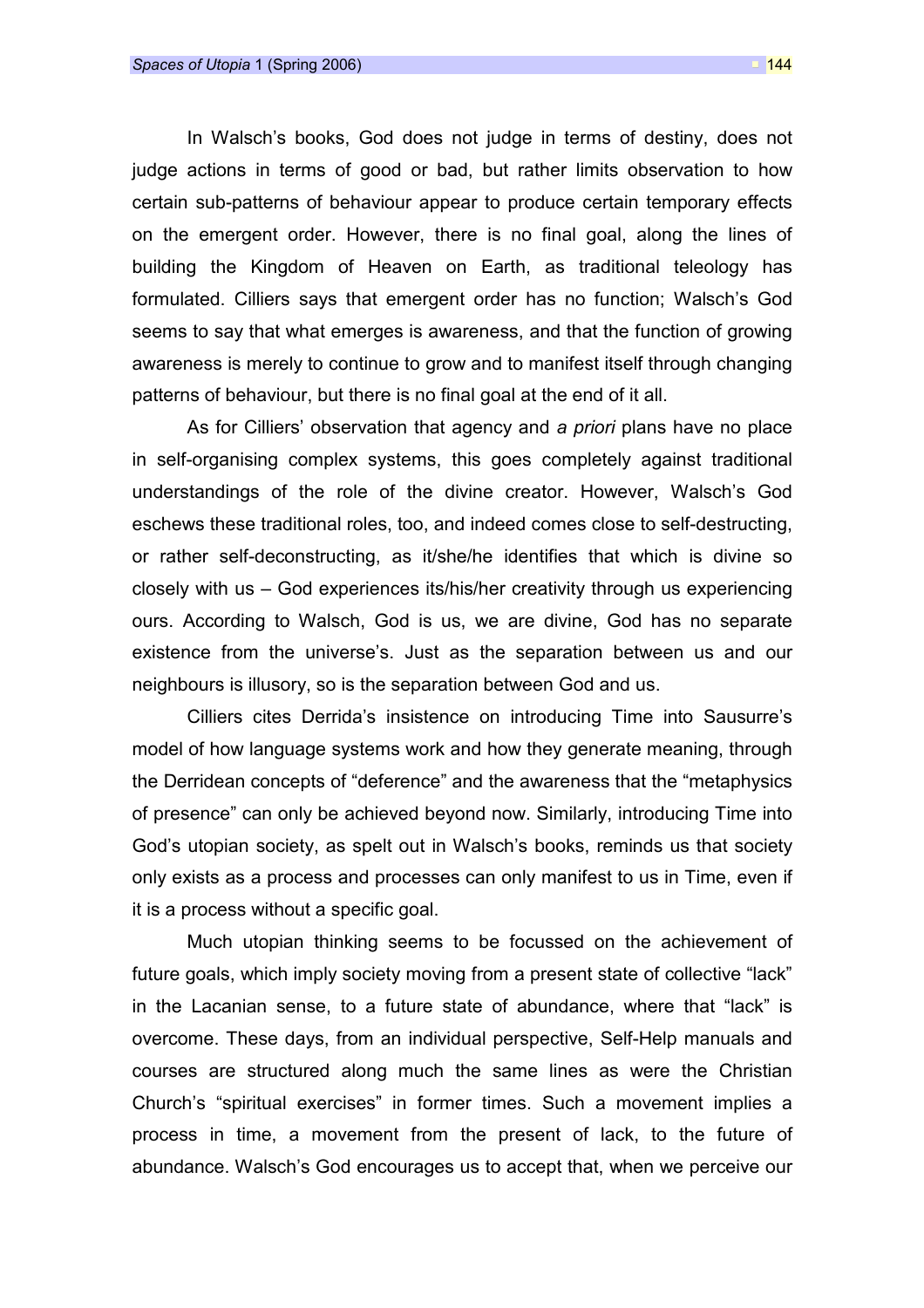divine nature (a nature which by definition cannot lack anything), the illusion of our separateness from each other, or to put it another way our underlying oneness with the divine and with each other as reality in the present, then the sense of lack will be replaced by one of abundance, in the present. At the moment we accept this notion, the idea that it is possible to move from a state of lack into a state of abundance will be shown to be an illusion. When that illusion is dispelled, Walsch claims, Time will also be shown to be an illusion, a mere product of our limited selfish perspective on the various processes we live.

The state in which unity with the divine is experienced is not an imaginary one, or rather is no more imaginary than any other state described by individuals who claim to have experienced them. It is at any rate one which has often been described by people within what might be called mystical literature.<sup>4</sup> Of course, all such experiences happen to human beings who after their transcendent moment(s) of enlightenment return to live in their separate bodies and under a corresponding separate notion of Self. However, their moment of illumination, the literature suggests, generally teaches them that though they live as separate, they now know for sure and never forget that that apparent separateness is illusory. $^5\,$ 

From the point of view of Cillier's descriptions of Self-Organising Complex Systems, it is as if, while under the illusion of the separateness of our Self from others, our understanding of the overall system is as limited as an individual ant switching from foraging for food to dragging dead ants to the colony cemetery because the overabundance of pheromones of other foraging ants triggers off in their brains a compulsion to change to another social role. We contribute to the overall creation of order while reacting to only the most local circumstances. On the other hand, when in the moment of illumination we have a momentary god-like glimpse of the overall pattern of society, the world, the cosmos, and see the interconnectedness of all things, it is as if an ant momentarily becomes the observer of the ant colony, who can see the emergent order, and realise how apparent individual decisions can contribute to that overall evolutionary pattern.

Walsch's utopian vision invites us to recognise and live in the knowledge of this higher awareness, when we understand how the apparent separation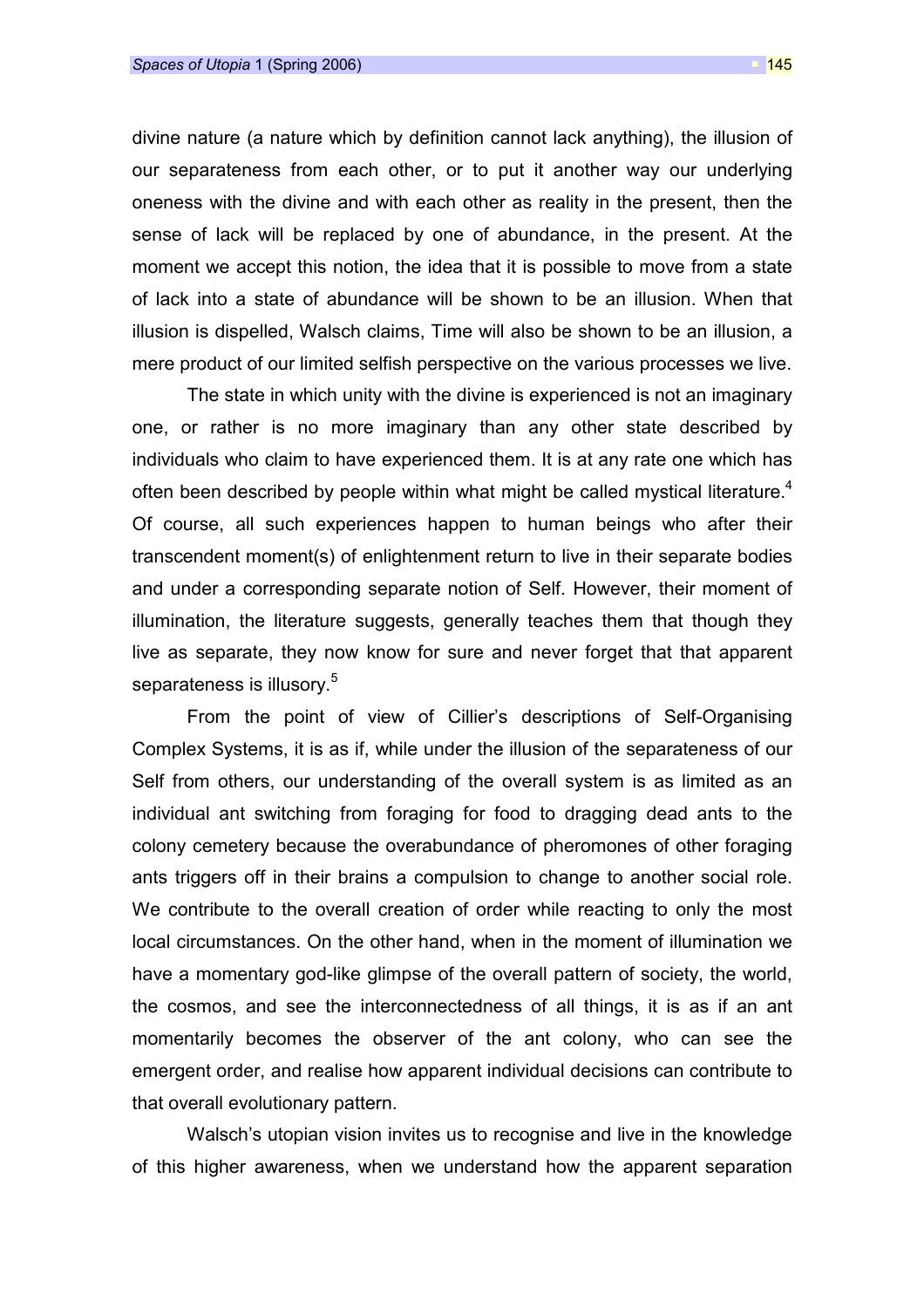between us is an effect of our identity as created by language, and therefore ultimately illusory. The choice to look for, find and experience the emergence of this higher consciousness, and the society that such an awareness will produce, is always our choice now – we can act as ants or/and gods. In the words of the final lines of "A Talking Book", a poem by Don Patterson,

There is no wall Pick up your bed Walk through it – Last chance, friend, So do it, or don't do it. (Patterson 2004: 31)

## **Notes**

 $\overline{a}$ 

 $2$  It is not really by being global that a utopian project solves the problems of boundaries with the non-utopian. In Walsch's case, his utopia must be global, because it can only exist as a result of an increased higher awareness in which everyone participates, and from which no-one is excluded or remains an outsider. It is global in the sense that it includes all minds on the planet, rather than all territory.

 $3$  See research by Deborah Gordon at Stanford University, Palo Alto, as described in Johnson 2001: "The Myth of the Ant Queen", 29-72.

 $4$  Two contemporary examples of this type of mystical writing are: Tolle 1999; and Parsons 1995 and, at greater length, 2002. But there are numerous others, both contemporary and historical, as for example, collected in Bucke's Cosmic Consciousness, a classic collection of descriptions of mystical experience outside religious tradition.

<sup>5</sup> It is interesting to note, as Tony Parsons points out, that there exists plenty of Self-Help teachers, gurus and other spiritual teachers, and I suspect utopian academics and other thinkers, who have a vested interest in keeping the goals of their programmes forever in the future, forever deferred, as in that way they attempt to guarantee their status as guardians and mediators of those goals, when in fact, Walsch's God, Parsons, Tolle and many others, argue that all necessary knowledge for the achievement of those goals, whether socially or individually utopian, is available to everyone all the time, without other people's intermediation.

 $1$  In fact Walsch's CWG web-site shop has put this into practice in cataloguing at least some of the items on sale there in this way.